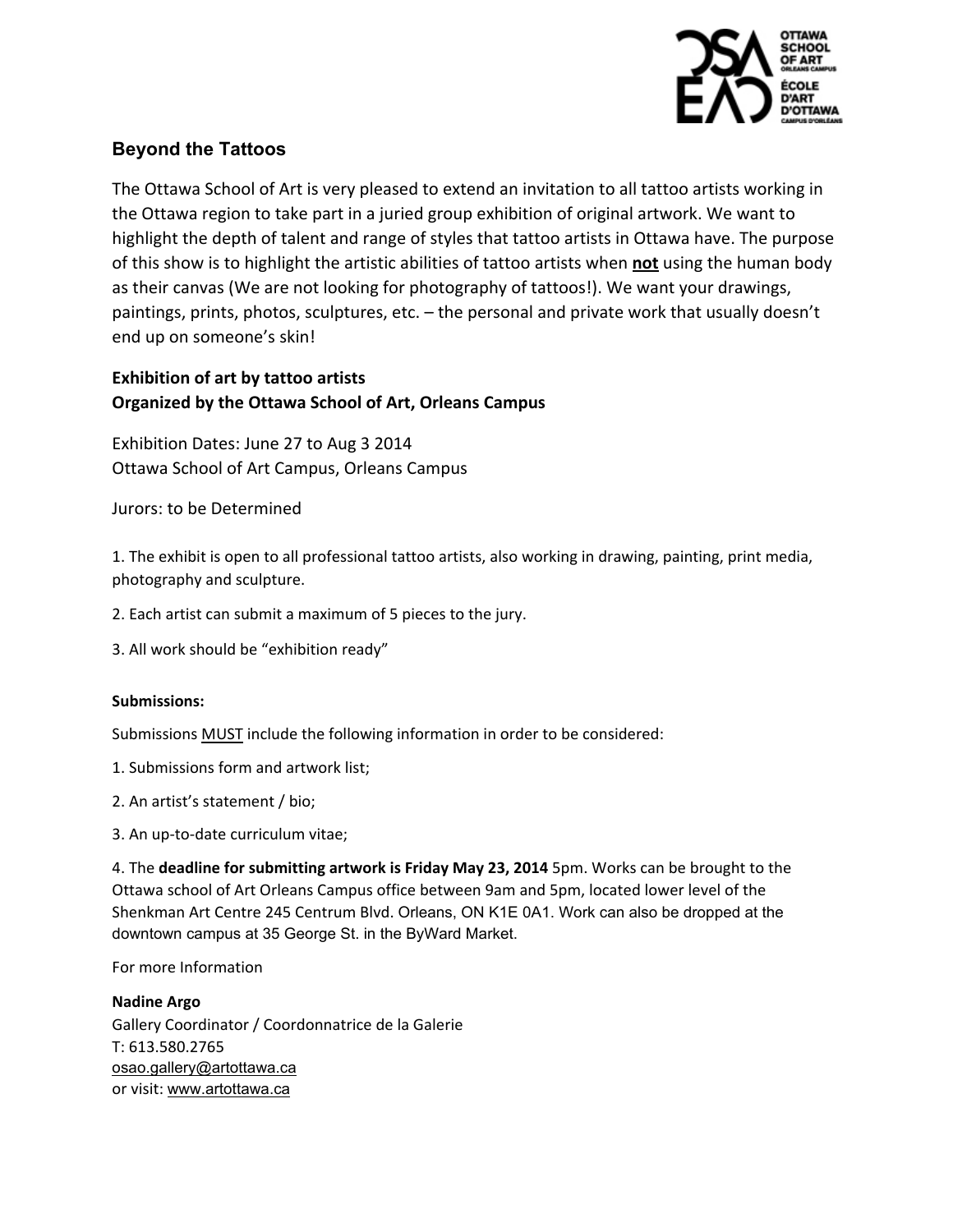

## **Au-delà du tatouage**

L'École d'art d'Ottawa est heureuse d'inviter les artistes tatoueurs de la région d'Ottawa à faire partie d'une exposition d'œuvres d'art originales soumise à un jury. Nous désirons mettre en évidence le talent et la diversité des styles des artistes tatoueurs d'Ottawa. Le but de cette exposition est de mettre en valeur les habiletés artistiques des artistes du tatouage lorsqu'ils n'utilisent **pas** le corps humain comme toile. (Nous ne recherchons pas de photographie de tatouages!). Nous voulons vos dessins, peintures, gravures, photos, sculptures, etc., bref le travail personnel et privé qui ne se retrouve habituellement pas sur la peau d'une personne!

## **Exposition d'art par des artistes tatoueurs Organisé par l'École d'art d'Ottawa, campus d'Orléans**

Dates d'exposition : 27 juin au 3 août 2014 École d'art d'Ottawa, campus d'Orléans

Jurés : à déterminer

1. Tous les artistes tatoueurs professionnels, travaillant le dessin, la peinture, la gravure, la photographie et la sculpture, peuvent soumettre leur candidature.

2. Chaque artiste peut soumettre un maximum de 5 œuvres au jury.

3. Toutes les œuvres doivent être prêtes à accrocher.

#### **Soumissions :**

Les soumissions DOIVENT inclure les informations suivantes pour être prises en considération :

- 1. Formulaire de soumission et liste d'œuvres;
- 2. Démarche artistique/biographie;
- 3. Un CV à jour;

4. La date limite pour soumettre des œuvres est le vendredi 23 mai 2014 à 17 h. Les œuvres peuvent être apportées au bureau d'accueil de l'École d'art d'Ottawa, campus d'Orléans, entre 9 h et 17 h. Le bureau est situé au niveau inférieur du Centre des arts Shenkman, au 245 boul. Centrum, Orléans, ON K1E 0A1. Les œuvres peuvent aussi être déposées au campus du centre-ville, au 35 rue George dans le marché By.

Pour plus d'information

**Nadine!Argo** Gallery Coordinator/Coordonnatrice de la Galerie  $T: 613.580.2765$ osao.gallery@artottawa.ca ou visitez: www.artottawa.ca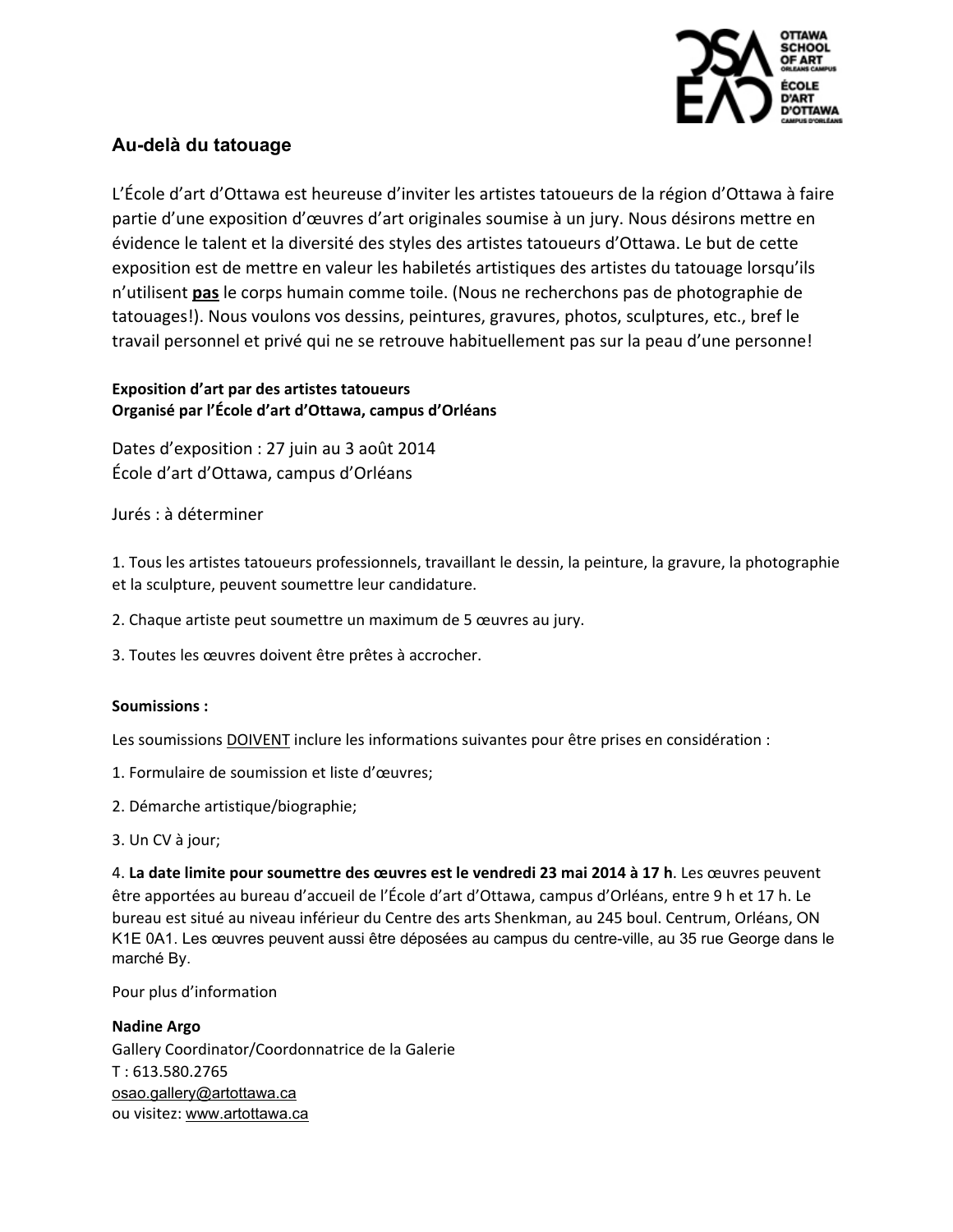

**Exhibition of art by tattoo artists Exposition d'art par des artistes tatoueurs** 

**Organized by the Ottawa School of Art, Orleans Campus** *Organisé par l'École d'art d'Ottawa, campus d'Orléans* 

Prénom / Given name

Nom / Surname

Adresse (No civique, rue) / Address (number and street name)

\_\_\_\_\_\_\_\_\_\_\_\_\_\_\_\_\_\_\_\_\_\_\_\_\_\_\_\_\_\_\_\_\_\_\_\_\_\_\_\_\_\_\_\_\_\_\_\_\_\_\_\_\_\_\_\_\_\_\_\_\_\_\_\_\_

\_\_\_\_\_\_\_\_\_\_\_\_\_\_\_\_\_\_\_\_\_\_\_\_\_\_\_\_\_\_\_\_\_\_\_\_\_\_\_\_\_\_\_\_\_\_\_\_\_\_\_\_\_\_\_\_\_\_\_\_\_\_\_\_\_

\_\_\_\_\_\_\_\_\_\_\_\_\_\_\_\_\_\_\_\_\_\_\_\_\_\_\_\_\_\_\_\_\_\_\_\_\_\_\_\_\_\_\_\_\_\_\_\_\_\_\_\_\_\_\_\_\_\_\_\_\_\_\_\_\_

\_\_\_\_\_\_\_\_\_\_\_\_\_\_\_\_\_\_\_\_\_\_\_\_\_\_\_\_\_\_\_\_\_\_\_\_\_\_\_\_\_\_\_\_\_\_\_\_\_\_\_\_\_\_\_\_\_\_\_\_\_\_\_\_\_

\_\_\_\_\_\_\_\_\_\_\_\_\_\_\_\_\_\_\_\_\_\_\_\_\_\_\_\_\_\_\_\_\_\_\_\_\_\_\_\_\_\_\_\_\_\_\_\_\_\_\_\_\_\_\_\_\_\_\_\_\_\_\_\_\_

\_\_\_\_\_\_\_\_\_\_\_\_\_\_\_\_\_\_\_\_\_\_\_\_\_\_\_\_\_\_\_\_\_!!!!!!!!!!!\_\_\_\_\_\_\_\_\_\_\_\_\_\_\_\_\_\_\_\_\_\_\_\_\_\_\_

Ville / City **Province / Province Code postal / Postal Code** 

Téléphone!/!Telephone !Courriel!/!eXmail

X Signature  $\qquad \qquad$  Date